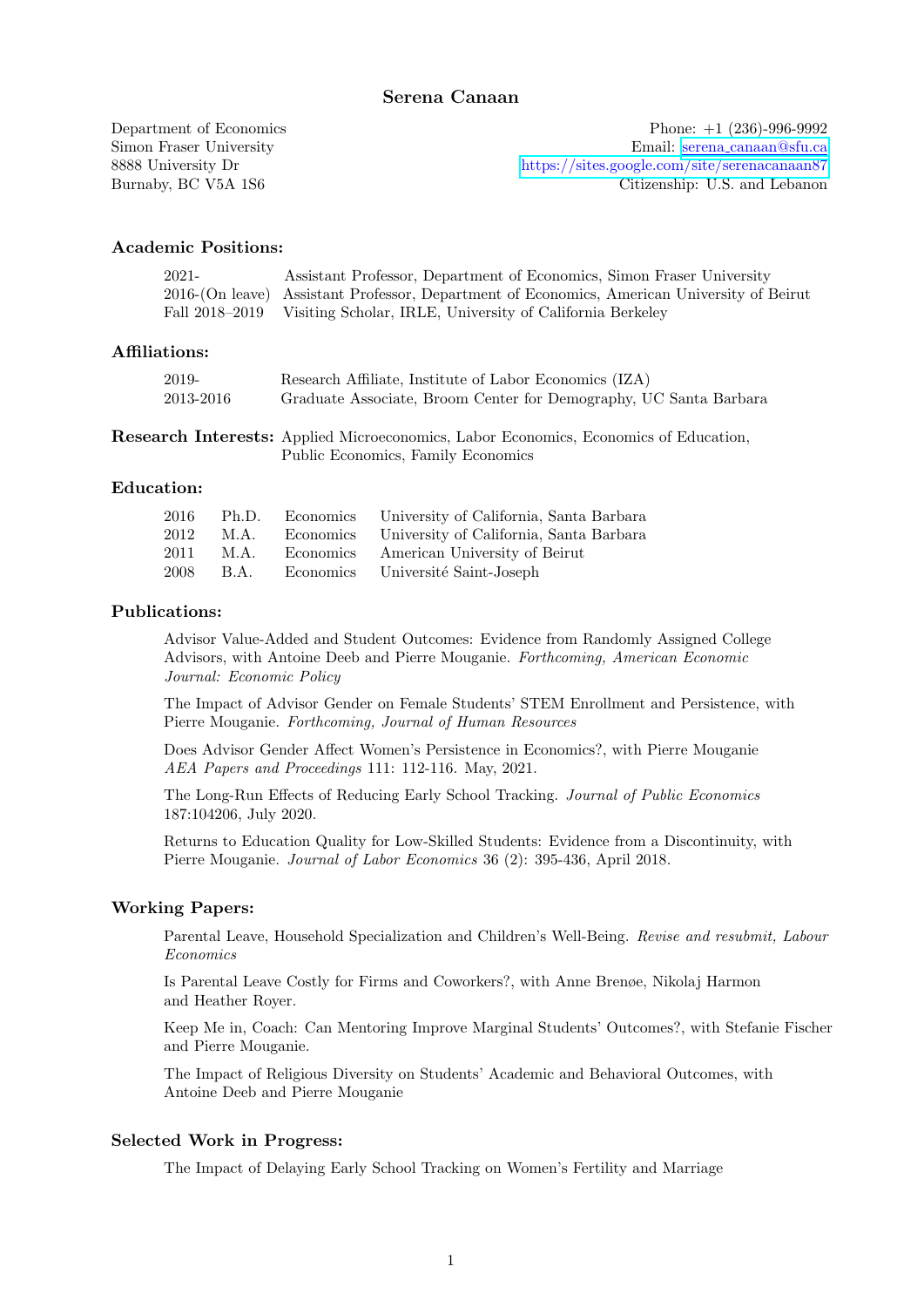# Grants:

| 2018 | Center for Teaching and Learning SOTL Grant (AUB), with Pierre Mouganie |
|------|-------------------------------------------------------------------------|
| 2017 | University Research Board Faculty Grant (AUB), with Pierre Mouganie     |
| 2017 | Short Term Faculty Development Grant (AUB)                              |

### Awards:

| 2014-2015 | Graduate Opportunity Fellowship, University of California, Santa Barbara      |
|-----------|-------------------------------------------------------------------------------|
| 2012-2013 | Research Fellow, University of California Center for Energy and Environmental |
|           | Economics $(UCE3)$                                                            |
| 2012      | Distinction in Macroeconomics Preliminary Examination                         |
| 2011      | Best Graduate Student Paper Award, Center for Research on the Economies       |
|           | of the Mediterranean, Barcelona Graduate School of Economics                  |
| 2010-2011 | Graduate Assistant, American University of Beirut                             |

# Conferences and Seminars:

| 2021 | University of Essex; Federal Reserve Board; New York University Abu Dhabi;    |
|------|-------------------------------------------------------------------------------|
|      | Nova School of Business; Católica Lisbon School of Business & Economics;      |
|      | Stockholm University SOFI; Universitat Autònoma de Barcelona; Simon Fraser    |
|      | University; Pacific Conference for Development Economics (PacDev); American   |
|      | Economic Association (AEA) Annual Meetings                                    |
| 2020 | SOLE Annual Meetings; CESifo EffEE Conference on Econometric Evaluation       |
|      | of School Reforms (canceled); CESifo Venice Summer Institute Economics of     |
|      | Education and Equality of Opportunity (canceled); EALE SOLE AASLE World       |
|      | Conference                                                                    |
| 2019 | ZEW Workshop on the Economics of Higher Education; Koç University;            |
|      | <b>SOLE</b> Annual Meetings                                                   |
| 2018 | UC Berkeley Labor Lunch; UC Berkeley IRLE Workshop; UC Davis; UC              |
|      | Santa Barbara Labor Lunch; USC CESR Brown Bag; NBER Summer Institute          |
|      | Children (co-author presented); 3rd Meeting of the Lebanese Econometric Study |
|      | Group                                                                         |
| 2017 | Population Association of America Meetings; SOLE Annual Meetings; 2nd         |
|      | IZA Junior/Senior Symposium; 1st IZA Workshop on Gender and                   |
|      | Family Economics; 2nd Meeting of the Lebanese Econometric Study Group         |
| 2016 | SOLE Annual Meetings; WEAI Graduate Student Workshop; European                |
|      | Economic Association Annual Congress; Trans-Pacific Labor Seminar;            |
|      | Association for Education Finance and Policy Conference                       |
| 2015 | 18th IZA European Summer School in Labor Economics; Southern California       |
|      | Conference in Applied Microeconomics; UC Santa Barbara Labor Lunch            |

# Teaching:

#### American University of Beirut:

Elementary Microeconomic Theory, Applied Econometrics

## UC Santa Barbara:

Teaching Assistant– Principles of Macroeconomics, Introduction to Econometrics, Natural Resource Economics, Intermediate Microeconomic Theory, Intermediate Macroeconomic Theory, Statistics with Economics and Business Applications

# Professional Service: